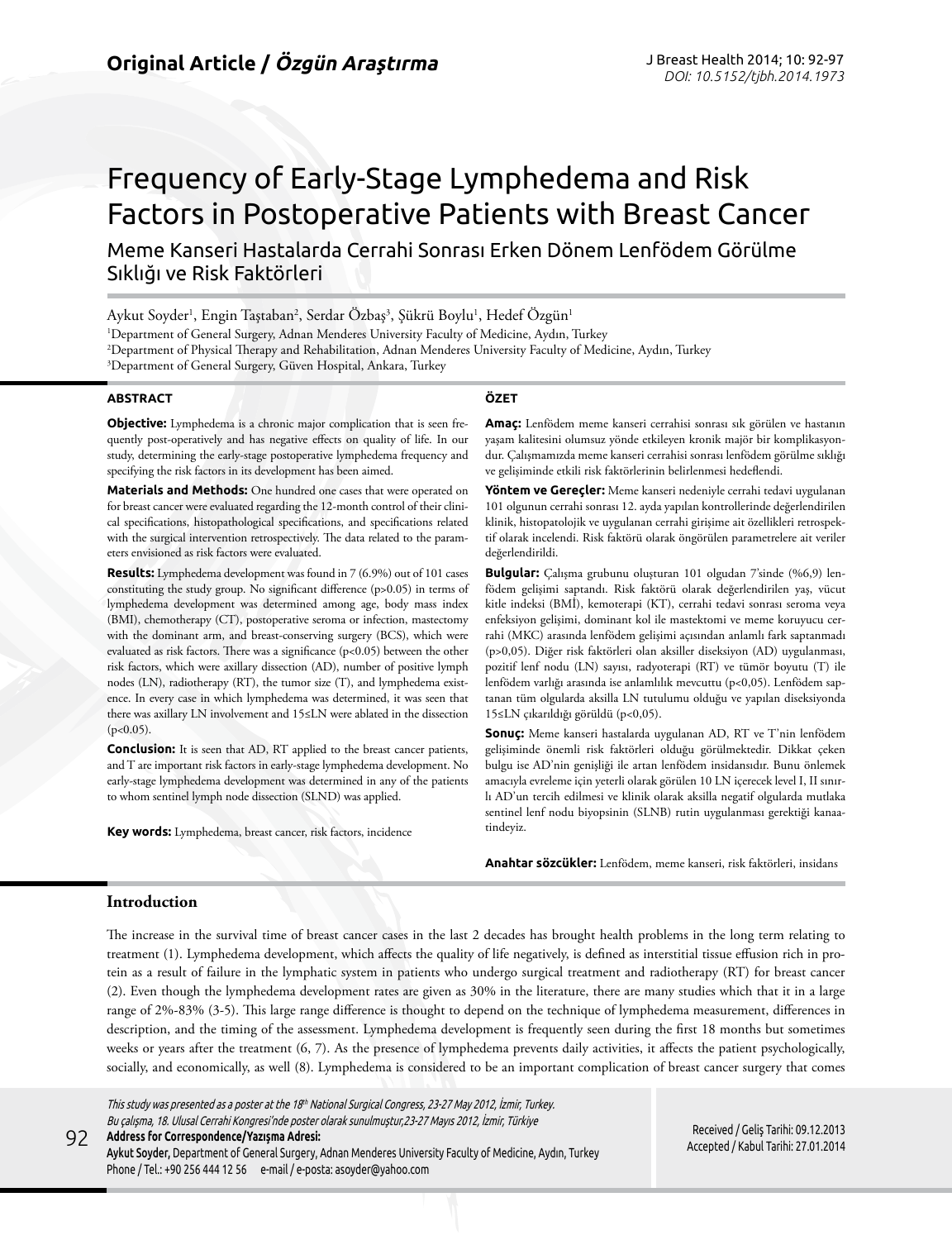into prominence, as information towards preventing its development is limited; its treatment is difficult, it is progressive, and it affects a patient's quality of life negatively. Many risk factors are mentioned in the development of lymphedema. Determining these parameters will help the determination of high-risk case groups, thus providing the preventive precautions to be applied. There are 3 basic subjects that are envisioned as risk factors in lymphedema development; these are the factors relating to the treatment, the disease, and the patient (9-11). The factors relating to the disease are the stage of the tumor (T), the number of lymph nodes (LN) dissected, and the localization of the T. The factors relating to the treatment include the type of the applied surgical treatment and other treatment combinations applied together with RT and chemotherapy (CT). The factors relating to the patient are age, body mass index (BMI), wound site infection, and excessive use of extremity. Even though the factors that might be related to arm lymphedema development in patients with breast cancer have been assessed in many studies, its etiology has not been fully understood yet.

In our study, we aimed to determine the rate of lymphedema development in cases to whom surgical intervention was applied in our clinic due to breast cancer to assess the risk factors and differentiate the case groups with high risk of lymphedema development.

# **Materials and Methods**

One hundred one female patients diagnosed with one-sided breast cancer who had surgical intervention to the breast and axilla between January 2010-March 2011 were included in the study. In the routine follow-up of the cases, the clinical and histopathological data and the data relating to the surgical procedure assessed at the 12th month were examined retrospectively, and arm measurements were made for lymphedema evaluation. Among the factors relating to the patient envisioned as risk factors, age (<50 or ≥50), BMI (<25 kg/m2, ≥25 kg/ m2), smoking status, arm dominance (present or not), the surgery of breast [mastectomy/breast-conserving surgery (BCS) and axilla (axillary dissection (AD)/sentinel lymph node dissection (SLND)] applied, dissected number of LN, LN positivity, postoperative seroma and infection development (present or not), CT or RT treatment, grade (1, 2, 3) relating to the T, size (T1, T2, T3), and parameters of histopathological type were evaluated (Table 1).

#### **Arm Lymphedema Measurement Method**

The circumferential measurement method was used. Circumferential measurements were made in four regions of both upper extremities: the metacarpophalangeal joint, wrist, and 10 cm distal and 15 cm proximal to the lateral epicondyle. A diameter difference of more than 2 cm in the measurements made at the four regions compared to the healthy side was evaluated as lymphedema presence (12).

All of the cases were informed of lymphedema and protective measures after the clinical evaluation. The cases in which lymphedema development was determined were taken into a treatment program by the Physical Treatment and Rehabilitation Clinic, and written informed consent was obtained from patients who participated in this study.

#### **Statistical Analysis**

The SPSS-17.0 statistical software package was used. Statistical evaluation of the data was performed using Pearson chi-square test and Mann-Whitney test. p<0.05 was considered statistically significant. Age and BMI values of the cases were shown as mean±SD (minimummaximum).

# **Results**

Age, BMI, smoking status, and arm dominance, which were considered as the risk factors of the cases, were examined: the mean age of 101 cases was 52±10 (32-76), whereas it was 51±12.9 (38-68) in 7 cases (6.9%) where lymphedema was found. Lymphedema was found in 4 out of 50 cases aged under 50 and 3 out of 51 cases aged over 50 (p:0.706). BMI evaluation of all cases showed a mean value of 28.9±4 (20.9-42.5); 17 cases had a BMI value under 25, and 84 cases had a value of 25 and over. Lymphedema was found in 1 case whose BMI value was under 25 and in 6 cases whose BMI values were over 25 (p:1.000). In the whole study group, 5 cases (4.9%) were smokers, but none of the 7 cases in which lymphedema development was found was a smoker. Arm dominance was present in 3 out of 7 cases (42.9%) (p:0.699).

When the factors relating to the applied treatment, such as the surgery of the breast (mastectomy/BCS) and axilla (AD/SLND), dissected number of LN, number of positive LN, postoperative seroma or infection development, and RT and CT treatments, were examined, lymphedema development was found in 4 (57.1%) cases to which mastectomy was applied and in 3 cases (42.9%) to which BCS was applied (p:0.102). It was seen that AD was performed in every case in which lymphedema development was found (p:0.040) and that there was no lymphedema development in patients to whom SLND was applied (p:0.014). In every case to which AD was applied and lymphedema development was found, it was seen that the number of LN excited was  $\geq$ 15 (p:0.013). The number of LN dissected in every case to which AD was applied was 15 (9-24) and 28 (22-34) in the cases in which lymphedema was found (p:0.069). When the positivity of the dissected LN was evaluated, the positive LN number in the whole case group was 1 (0-5) but 8 (7-26) in the lymphedema group (p: 0.019). Lymphedema development was found in 3 (9%) out of 33 (32.7%) cases in which postoperative seroma developed (p:0.680) and 1 (16.6%) out of 6 (5.9%) cases in which infection developed (p:1.000). It was seen that every case in which lymphedema was seen had RT (p:0.041) and CT (p:1.000) treatment.

When the factors relating to the disease, such as the T grade, T value, and parameters of T histopathology, were assessed as the risk factors relating to the disease, it was seen that the T grade was 2 in all cases in the lymphedema group. T1 was determined in 2 (28.6%), T2 was determined in 3 (42.9%), and T3 was determined in 2 (28.6%) of the cases in which lymphedema was found (p:0.025). As for T histopathology, invasive ductal carcinoma was seen in 6 (85.7%) and inflammatory carcinoma was seen in 1 (14.3%) case in the group with lymphedema.

# **Discussion and Conclusions**

Breast cancer is among the most frequent cancer types seen in women, and its frequency has shown an upward inclination in recent years (13, 14). When cancer data of the Ministry of Health in Turkey were examined, it was seen that the frequency of breast cancer in 2006 was 37.6 per 100,000, while it became 38.5 in 2007 and 41.6 in 2008 (15). Besides the increasing frequency of breast cancer, the survival time has lengthened significantly through the current early diagnosis methods for breast cancer and multidisciplinary treatment approaches, while the problems affecting the quality of life negatively have been encountered more frequently. Of these problems, lymphedema differs from others, as it is seen frequently in the long term during the postopera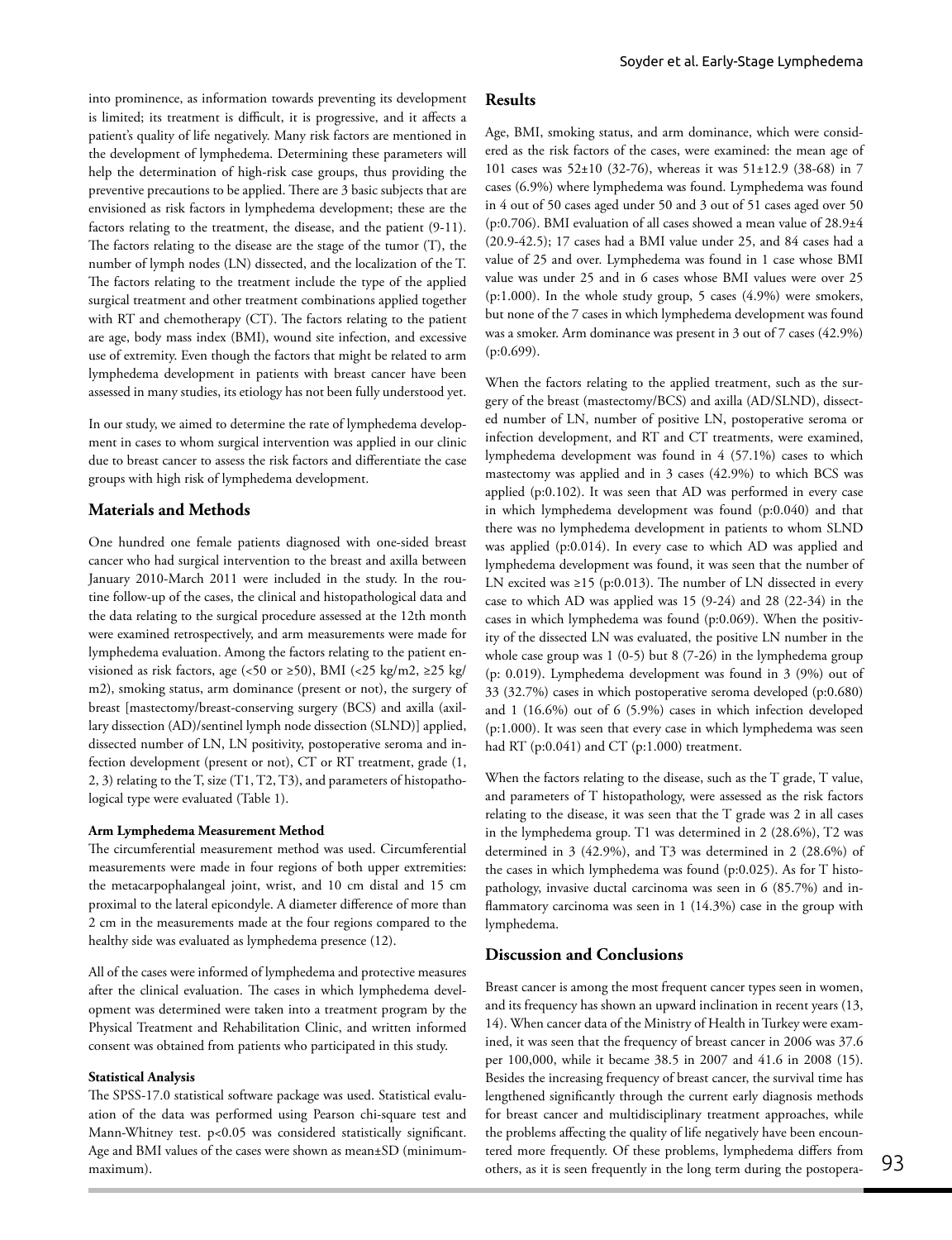tive period.

The most important reason of such a large range of lymphedema incidence is the timing differences in detection and evaluation (16). In the evaluation of lymphedema, volumetric measurement, circumferential measurement, tissue tonometer, or imaging techniques are used. While it is known that volumetric measurement techniques give more accurate results, the circumferential measurement technique is used more frequently because of its higher practicability (17). For this reason, we used the circumferential measurement technique in our study. The 6th postoperative month is envisioned as the best time for the evaluation, when the adjuvant CT and RT are usually completed and the lymphedema

## Table 1. The distribution of parameters in the case groups

| <b>Risk Factors</b>                                             | All case groups<br>$(n:101)$ % | Lymphedema (+)<br>group (n:7) % | p value |  |
|-----------------------------------------------------------------|--------------------------------|---------------------------------|---------|--|
| Age                                                             | 52±10 (32-76)                  | 51±12.9 (38-68)                 | 0.756   |  |
| •50>                                                            | 50 (49.5%)                     | 4(57.1%)                        |         |  |
| $\cdot$ 50 $\leq$                                               | 51 (505%)                      | 3(42.9%)                        |         |  |
| <b>BMI</b>                                                      | 28.9±4 (20.9-42.5)             | 30.4±5 (24.21-35.98)            | 1.000   |  |
| •25>                                                            | 17 (16.8%)                     | 1 (14.3%)                       |         |  |
| $\cdot$ 25 $\leq$                                               | 84 (83.2%)                     | 6 (85.7%)                       |         |  |
| Smoking status                                                  | 5 (4.9%)                       | $\pmb{0}$                       |         |  |
| Arm dominance                                                   | 55 (54.5%)                     | 3(42.9%)                        | 0.699   |  |
| Mastectomy/BCS                                                  |                                |                                 |         |  |
| · Mastectomy                                                    | 29 (28.7%)                     | 4 (57.1%)                       |         |  |
| $\cdot$ BCS                                                     | 72 (71.3%)                     | 3 (42.9%)                       | 0.102   |  |
| AD/SLND                                                         |                                |                                 |         |  |
| $\bullet$ AD                                                    | 54 (53.5%)                     | 7 (100%)                        | 0.040   |  |
| $\cdot$ SLND                                                    | 47 (46.5%)                     | $\mathbf 0$                     | 0.014   |  |
| The number of LN dissected in cases to whom AD has been applied | 15 (9-24)                      | 28 (22-34)                      | 0.069   |  |
| LN positivity                                                   | $1(0-5)$                       | $8(7-26)$                       | 0.019   |  |
| Cases with 15≤LN dissection                                     | 51 (50.5%)                     | 7 (100%)                        | 0.013   |  |
| Seroma development                                              | 33 (32.7%)                     | 3(42.9%)                        | 0.680   |  |
| Infection development                                           | 6 (5.9%)                       | 1 (14.3%)                       | 1.000   |  |
| RT treatment (+)                                                | 62 (61.4%)                     | 7 (100%)                        | 0.041   |  |
| CT treatment (+)                                                | 92 (91.1%)                     | 7 (100%)                        | 1.000   |  |
| Tumor                                                           |                                |                                 |         |  |
| • Grade                                                         |                                |                                 |         |  |
| $\mathbf{1}$                                                    | 5 (4.9%)                       |                                 |         |  |
| $\overline{c}$                                                  | 89 (88.1%)                     | 7 (100%)                        |         |  |
| 3                                                               | 7 (6.9%)                       |                                 |         |  |
| $\cdot$ Size (T)                                                |                                |                                 |         |  |
| T1                                                              | 25 (24.8%)                     | 2(28.6%)                        | 0.025   |  |
| T <sub>2</sub>                                                  | 71 (70.3%)                     | 3 (42.9%)                       |         |  |
| T <sub>3</sub>                                                  | 5 (4.9%)                       | 2 (28.6%)                       |         |  |
| · Histopathological type                                        |                                |                                 |         |  |
| · Invasive ductal carcinoma                                     | 85 (84.1%)                     | 6 (85.7%)                       |         |  |
| Tubular carcinoma                                               | 3(2.9%)                        | $\pmb{0}$                       |         |  |
| Papillary carcinoma                                             | 3 (2.9%)                       | 0                               |         |  |
| Medullary carcinoma                                             | $2(1.9\%)$                     | $\pmb{0}$                       |         |  |
| İnvasive lobular carcinoma                                      | $2(1.9\%)$                     | 0                               |         |  |
| Apocrine carcinoma                                              | 3(2.9%)                        | $\pmb{0}$                       |         |  |
| Inflammatory carcinoma                                          | 2 (1.9%)                       | 1 (14.3%)                       |         |  |
|                                                                 |                                |                                 |         |  |

BMI: Body mass index; BCS: breast-conserving surgery; AD: axillary dissection; SLND: sentinel lymph node dissection; LN: lymph node; RT: radiotherapy; CT: chemotherapy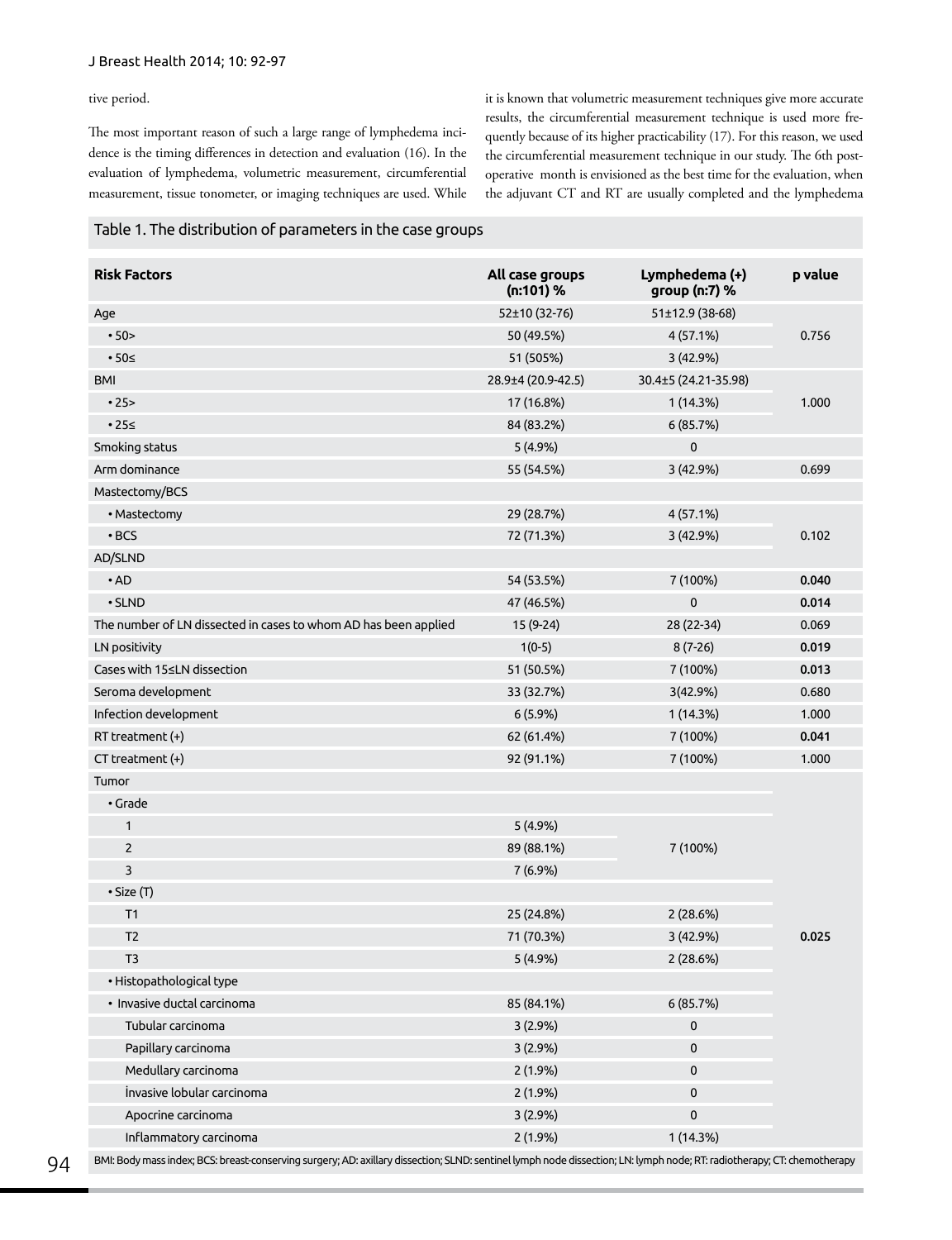| <b>Study</b>             | <b>Applied</b><br><b>Surgical Procedure</b> | Lymphedema<br><b>Definition</b>                 | <b>Follow-up</b><br>Period (month) | <b>Number</b><br>of cases | <b>Incidence</b><br>of lymphedema (%) |
|--------------------------|---------------------------------------------|-------------------------------------------------|------------------------------------|---------------------------|---------------------------------------|
| Kissin et al. (30)       | Unidentified                                | $\geq$ 2 cm                                     | 9                                  | 200                       | 25.5                                  |
| Werner et al. (20)       | AD, RT                                      | $\geq$ 2.5 cm                                   | 37                                 | 282                       | 19.5                                  |
| Lin et al. (31)          | RM, MRM, SM + AD, and RT                    | $\geq$ 2 cm                                     | 24                                 | 283                       | 16                                    |
| Keramopoulos et al. (32) | $SM/MRM + AD$                               | $\geq$ 2 cm                                     | 6                                  | 104                       | 17                                    |
| Deutsch et al. (33)      | RM/Mastectomy+<br>RT Only Mastectomy        | $\geq$ 2 cm                                     | 36                                 | 1665                      | 46.3                                  |
| Clark et al. (5)         | Mastectomy/SM                               | PVD $\geq$ 20% aPVD <sub>change</sub> $\geq$ 5% | 36                                 | 188                       | 20.7                                  |
| <b>Wilke (29)</b>        | <b>SLND</b>                                 | $>2$ cm                                         | 6                                  | 2904                      | 7                                     |
| Lucci (35)               | <b>SLND</b>                                 | $\geq$ 2 cm                                     | 12                                 | 411                       | 6                                     |
| Langer (34)              | <b>SLND</b>                                 | $>2$ cm                                         | 31 (average)                       | 431                       | 3,5                                   |
| McLaughlin et al. (36)   | <b>SLND</b>                                 | $>2$ cm                                         | 60 (average)                       | 600                       | 5                                     |

Table 2. Studies reporting the prevalence of lymphedema following different surgical interventions in the literature

MRM: Modified radical mastectomy; PVD: volume difference ratio; RM: radical mastectomy; RT: radiotherapy; SM: segmental mastectomy; AD: axillary dissection; SLND: sentinel lymph node dissection

symptoms became measurable (18). In our study, lymphedema development was found in 7 (6.9%) cases at the assessment at the 12th month.

When the risk factors were assessed in patients with lymphedema development, no statistically significant difference was found between the cases aged over 50 and under 50 in terms of lymphedema development (p: 0.706). Geller et al. (9) reported a significant increase in lymphedema development risk in women aged under 50. In many studies where age is assessed in the literature, similar to the results we obtained, this factor did not show a significant effect on lymphedema development (5, 7, 9, 11, 19).

When BMI was assessed as a risk factor, it was seen that there was no statistically significant difference between the BMI values of >25 or ≤25 on lymphedema development (p:1.000). In the studies, lymphedema development risk shows a 2-fold increase in cases where BMI is over 30. Even though its etiology is unclear, it is thought to occur because of increased fat and the subcutaneous tissue's role as a lymphatic fluid resource or the increase in lymphatic damage as a result of the need for more ecartation in axillary intervention (20).

In many studies present in the literature where smoking status and arm dominance are assessed, they are not found to be potent risk factors in lymphedema development, similar to our findings (7, 21, 22).

It is reported that the range of surgery of the breast and axilla and adjuvant treatments, such as RT, may increase the risk of lymphedema (23). Schunemann and Willich et al. (24) reported lymphedema development rates after radical mastectomy without postoperative RT, modified radical mastectomy (MRM), and BCS of 22.3%, 19.1%, and 6.7%, respectively. In most of the studies in the literature, it is reported that there is a relation between AD range and lymphedema incidence. Siegel et al. (25) reported that the lymphedema incidence of 37% with level I, II, and III dissection reduces to 8% when only level I and II dissection is applied. Moreover, in a study where BCS was applied, the lymphedema rate of 15% in the cases in which lumpectomy and AD were performed reduced to 3% in cases with only lumpectomy (26). In many studies, the LN number dissected was found to increase the lymphedema risk (18, 27, 28). It is reported that the lymphedema frequency is 5-7 times less in SLND,

which is recommended to be performed in axilla-negative cases today compared to AD (29-36).

When different procedures for breast cancer, such as mastectomy, RT, and axillary procedures (AD/SLND), were assessed in terms of lymphedema development, it was seen that lymphedema rates varied between 16% and 46.3% during a follow-up period of 6 to 37 months, but in the last few years, it has also been seen in studies examining the cases to which SLND is applied that the lymphedema incidence is far lower, such as 3.5%-7% (Table 2). In our study, even though no statistically significant difference was seen between the cases to which mastectomy and BCS were applied (p:0.102), it was found that AD was applied to every case where lymphedema had developed, and no lymphedema development was found in any case in the early-stage cases (p:0.014). When the dissected LN number in the cases to which AD was applied was assessed, it was seen that the lymphedema incidence increased with increasing LN number dissected (p:0.069) and LN positivity (p:0.019).

In our study, RT treatment seemed to be one of the major factors that increased the lymphedema incidence (p:0.041). In the literature, even cases without surgical intervention with RT to the axilla showed increased lymphedema incidence; moreover, with the combination of AD, it is reported to increase the lymphedema risk even more by showing a synergistic effect (37). In similar studies, the lymphedema incidence in patients to whom RT was applied in addition to surgery was 41%, while this ratio was 17% in patients in whom surgery was performed alone (38, 39).

It is reported in the literature that infection and seroma development with adjuvant CT treatment do not increase the lymphedema incidence. No significant difference in these parameters in terms of lymphedema development was found in our study (p>0.05).

In all 7 (6.9%) cases in which lymphedema development was found, the T grade was 2. T histopathology revealed invasive ductal carcinoma in 6 (85.7%) cases and inflammatory carcinoma in 1 (14.3%) case.

When the relationship between the T value and lymphedema incidence was assessed, T1 was seen in 2 (28.6%), T2 was determined in 3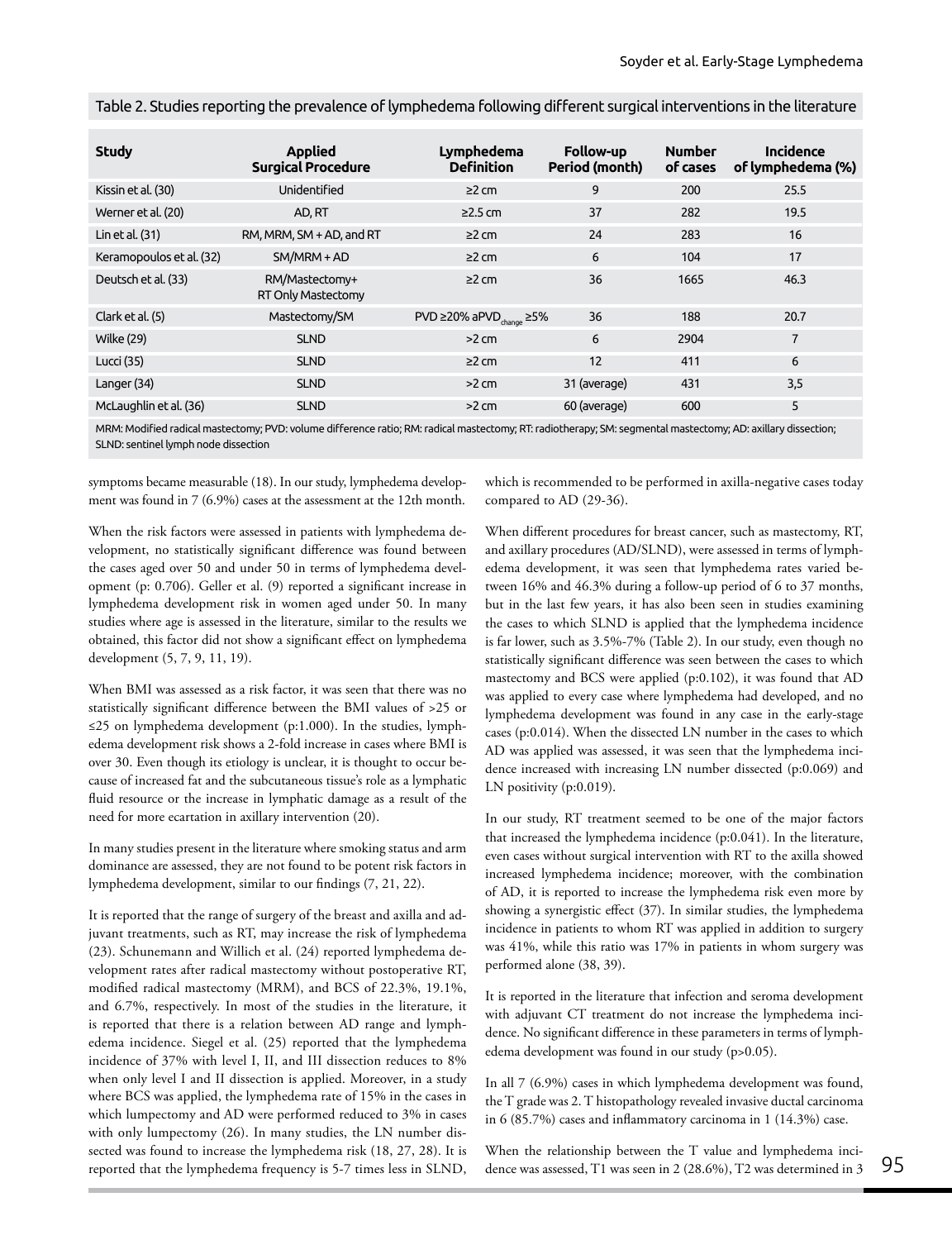### J Breast Health 2014; 10: 92-97

(42.9%), and T3 was determined in 2 (28.6%) cases. When compared to the whole case group, a significant difference was determined between T size and lymphedema incidence (p: 0.025). In many studies, T diameter was found to be a potent factor in lymphedema development (7, 40, 41).

As a result, a statistically significant relationship has been determined with the range of the AD (15≤ LN), dissected positive LN number, RT, and T and early-stage lymphedema incidence  $(p<0.05)$ . The widespread prevalence of cases with early-stage breast cancer diagnosis, small T sizes, and absence of application of RT to the axilla (as the axillary involvement is lower), as well as the routine preference of SLND in cases where the axilla is clinically negative, are the basic reasons of the low lymphedema rates in our study group.

We do not have enough of a sample size to compare the groups based on the variables and no preoperative baseline measurements.

## **Ethics Committee Approval:** N /A.

**Conflict of Interest:** No conflict of interest was declared by the authors.

### Peer-review: Externally peer-reviewed.

**Informed Consent:** Written informed consent was obtained from patients who participated in this study.

**Author Contributions:** Concept - A.S.; Design - A.S., S.Ö.; Supervision - S.Ö., H.Ö.; Funding - A.S., E.T.; Materials - A.S., E.T.; Data Collection and/or Processing - A.S., E.T.; Analysis and/or Interpretation - A.S., E.T.; Literature Review - A.S., S.Ö., H.Ö.; Writer - A.S.; Critical Review - Ş.B.; Other - Ş.B.

**Financial Disclosure:** The authors declared that this study has received no financial support.

**Etik Komite Onayı:** N / A.

**Çıkar Çatışması:** Yazarlar çıkar çatışması bildirmemişlerdir.

**Hakem değerlendirmesi:** Dış bağımsız.

**Hasta Onamı:** Yazılı hasta onamı bu calışmaya katılan hastalardan alınmıştır.

**Yazar Katkıları:** Fikir -A.S.; Tasarım - A.S., S.Ö.; Denetleme - S.Ö., H.Ö.; Kaynaklar - A.S., E.T.; Malzemeler - A.S., E.T.; Veri toplanması ve/veya işlemesi - A.S., E.T.; Analiz ve/veya yorum - A.S., E.T.; Literatür taraması - A.S., S.Ö., H.Ö.; Yazıyı yazan - A.S.; Eleştirel İnceleme - Ş.B.; Diğer - Ş.B.

**Finansal Destek:** Yazarlar bu çalışma için finansal destek almadıklarını beyan etmişlerdir.

# **References**

- 1. American Cancer Society. Available from: URL: http://www.cancer.org/
- Szuba A, Achalu R, Rockson SG. Decongestive lymphatic therapy for patients with breast carcinoma associated lymphedema. Cancer 2002; 95:2260-2267. (PMID: 12436430) **[[CrossRef\]](http://dx.doi.org/10.1002/cncr.10976)**
- 3. Erickson VS, Pearson ML, Ganz PA, Adams J, Kahn KL. Arm edema in breast cancer patients. J Natl Cancer Inst 2001; 93:96-111. (PMID: 11208879) **[\[CrossRef](http://dx.doi.org/10.1093/jnci/93.2.96)]**
- 4. Petrek JA, Heelan MC. Incidence of breast carcinoma-related lymphedema. Cancer 1998; 83:2776-2781. (PMID: 9874397) **[\[CrossRef](http://dx.doi.org/10.1002/(SICI)1097-0142(19981215)83:12B+<2776::AID-CNCR25>3.0.CO;2-V)]**
- 5. Clark B, Sitzia J, Harlow W. Incidence and risk of arm oedema following treatment for breast cancer: A three-year follow-up study. QJM 2005; 98:343-348. (PMID: 15820971) **[[CrossRef\]](http://dx.doi.org/10.1093/qjmed/hci053)**
- 6. Petrek JA, Senie RT, Peters M, Rosen PP. Lymphedema in a cohort of breast carcinoma survivors 20 years after diagnosis. Cancer 2001; 92:1368-1377. (PMID: 11745212) **[[CrossRef\]](http://dx.doi.org/10.1002/1097-0142(20010915)92:6<1368::AID-CNCR1459>3.0.CO;2-9)**
- 7. Edwards TL. Prevalence and aetiology of lymphoedema after breast cancer treatment in southern Tasmania. Aust N Z J Surg 2000; 70:412-418. (PMID: 10843395) **[\[CrossRef](http://dx.doi.org/10.1046/j.1440-1622.2000.01839.x)]**
- 8. Kebudi A, Uludağ M, Yetkin G, Citgez B, İşgor A. Lymphedema after modified radical mastectomy for the breast cancer: Incidence and risk factors. J Breast Health 2005; 1:1-5.
- 9. Galler BM, Vacek PM, O'Brain P, Secker-Walker RH. Factors associated with arm swelling after breast cancer surgery. J Women's Health 2003; 12:921-930. (PMID: 14670172) **[[CrossRef\]](http://dx.doi.org/10.1089/154099903770948159)**
- 10. Soran A, D'Angelo G, Begovic M, Ardic F, Harlak A, Samuel Wieand H, Vogel VG, Johnson RR. Breast cancer related lymphedema: What are the significant predictors and how they affect the severity of lymphedema? Breast J 2006; 6:536-543.(PMID: 17238983) **[\[CrossRef](http://dx.doi.org/10.1111/j.1524-4741.2006.00342.x)]**
- 11. Coen JJ, Taghian AG, Kachnic LA, Assaag SI, Powell SN. Risk of lympedema after regional nodal irradiation with breast conservation therapy. Int J Radiat Oncol Biol Phys 2003; 55:1209-1215. (PMID: 12654429) **[\[CrossRef\]](http://dx.doi.org/10.1016/S0360-3016(02)04273-6)**
- 12. Gerber LH. A review of measures of lymphedema. Cancer 1998; 83:2803- 2804. (PMID: 9874401) **[\[CrossRef](http://dx.doi.org/10.1002/(SICI)1097-0142(19981215)83:12B+<2803::AID-CNCR29>3.3.CO;2-N)]**
- 13. Parkin DM, Bray F,Ferlay J, Pisani P. Global cancer statistics, 2002. CA Cancer J Clin 2005; 55:74-108. (PMID: 15761078) **[\[CrossRef\]](http://dx.doi.org/10.3322/canjclin.55.2.74)**
- 14. Sant M, Francisci S, Capocaccia R, Verdecchia A, Allemani C, Berrino F. Time trends of breast cancer survival in Europe in relation to incidence and mortality. Int J Cancer 2006; 119:2417-2422. (PMID: 16964611) **[\[CrossRef\]](http://dx.doi.org/10.1002/ijc.22160)**
- 15. The Ministry of Health of Turkey. Health statistics yearbook 2010. Available from: URL: http://www.saglik.gov.tr.
- 16. Park JH, Lee WH, Chung HS. J. Incidence and risk factors of breast cancer lymphoedema. Clin Nurs 2008; 17:1450-1459. (PMID: 18482142) **[\[CrossRef\]](http://dx.doi.org/10.1111/j.1365-2702.2007.02187.x)**
- 17. Morrell RM, Halyard MY, Schild SE, Ali MS, Gunderson LL, Pockaj BA. Breast cancer-related lymphedema. Mayo Clin Proc 2005; 80:1480-1484. (PMID: 16295027) **[\[CrossRef](http://dx.doi.org/10.4065/80.11.1480)]**
- 18. Hayes SC, Janda M, Cornish B, Battistutta D, Newman B. Lymphedema following breast cancer: Incidence, risk factors, and effect on upperbody function. J Clin Oncol 2008; 26:3536-3542. (PMID: 18640935) **[\[CrossRef\]](http://dx.doi.org/10.1200/JCO.2007.14.4899)**
- 19. Deo SV, Ray S, Rath GK, Shukla NK, Kar M, Asthana S, Raina V. Prevalence and risk factors for development of lymphedema following breast cancer treatment. Indian J Cancer 2004; 41:8-12. (PMID: 15105573)
- **20.** Werner RS, McKormick B, Petrek J, Cox L, Cirrincione C, Gray JR, Yahalom J. Arm edema in conservatively managed breast cancer. Radiology 1991; 180:177-184. (PMID: 2052688)
- 21. Querci della Rovere G, Ahmad I, Singh P, Ashley S, Daniels IR, Mortimer P. An audit of the incidence of arm lymphoedema after prophylactic level I/ II axilliary dissection without division of the pectoralis minor muscle. Ann R Coll Surg Engl 2003; 85:158-161. (PMID: 12831486) **[\[CrossRef](http://dx.doi.org/10.1308/003588403321661299)]**
- 22. Arrault M, Vignes S. Risk factors for developing upper limb lymphoedema after breast cancer treatment. Bull Cancer 2006; 93:1001-1006. (PMID: 17074659)
- 23. Herd-Smith A, Russo A, Muraca MG, Del Turco MR, Cardona G. Prognostic factors for lymphedema after primary treatment of breast carcinoma. Cancer 2001; 92:1783-1787. (PMID: 11745250) **[\[CrossRef\]](http://dx.doi.org/10.1002/1097-0142(20011001)92:7<1783::AID-CNCR1694>3.0.CO;2-G)**
- 24. Schunemann H, Willich N. Lymphedema after breast carcinoma. A study of 5868 cases. Dtsch Med Wochenschr 1997; 122:536-541. (PMID: 9190300)